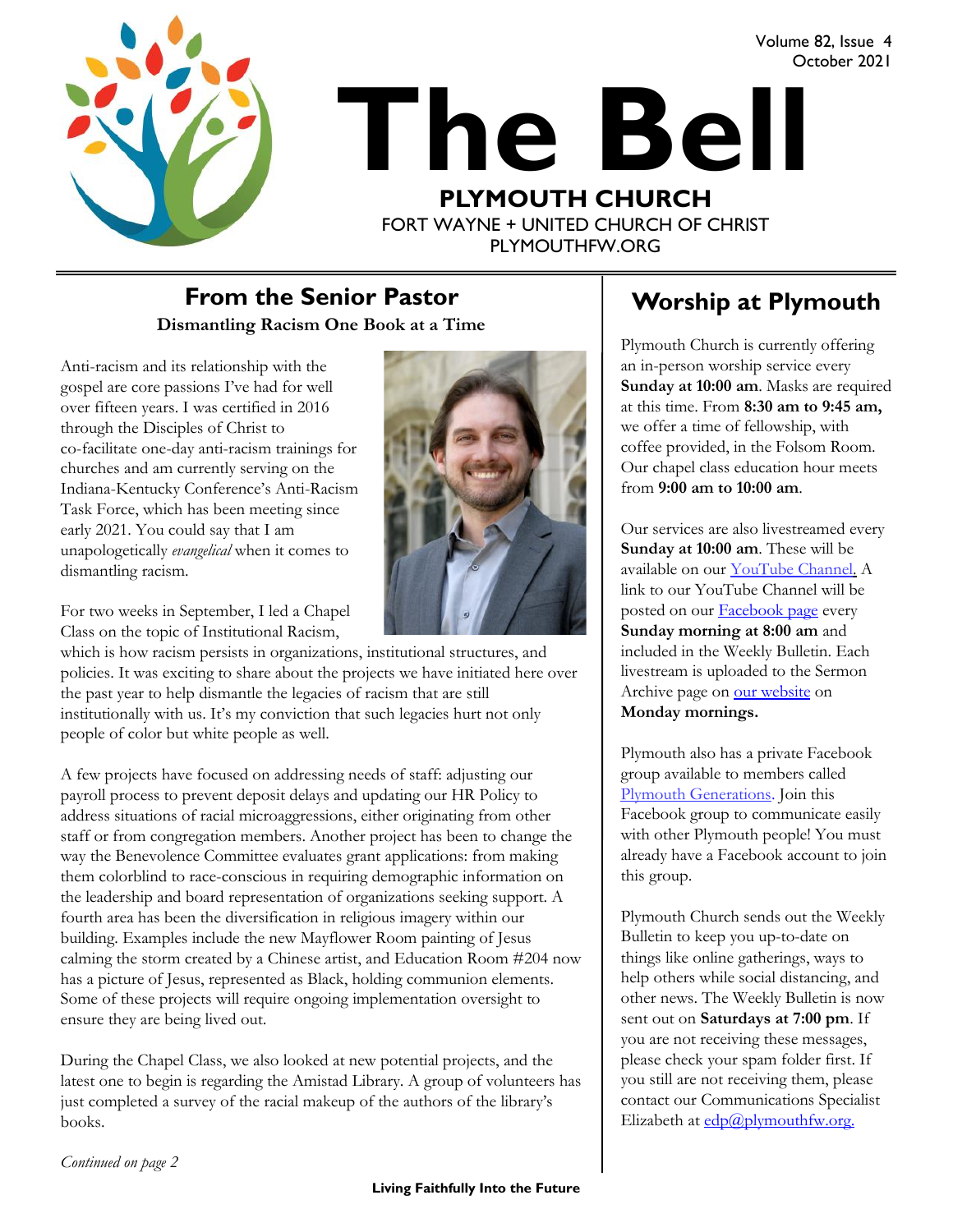#### *Continued from page 1*

It was impractical to research the background of every author of every book (there are over 1000), but we reviewed a randomized portion of books to give us an estimate of the racial composition of the books' authors.

The first step in addressing disparities is having good data to understand where we are at. Our working hypothesis was that it was likely that the overwhelming number of authors were white. What would you consider an appropriate distribution of authorial origins? 40 percent people of color? 25 percent? 10 percent? According to the 2020 Census, people of color make up over 40% of the US population. Worldwide, close to 2/3 of all Christians live in Latin America, sub-Saharan Africa, or Asia.

Our research estimated that white authors compose 93% of the books: that's a problem. There are really only two possible conclusions available. The first, which I would affirm, is that our library does not reflect the breadth of Christian voices it should. The alternative conclusion is that it is fine the way it is, because authors of color have nothing of importance to add to our library or are of lesser quality to white authors. This latter option is a racist conclusion, which is antithetical to the gospel. That leaves us with the former, and thus compels us to work to diversify the voices and insights expressed therein.

Now that we know where we are, we have two processes that will help rectify this situation, one a longer-term solution, and one a short-term response. Long term, books are periodically retired. The plan is for every two books retired, one of the replacements should come from an author of color. Given that Christians of color are approaching half of the US population and are already well over that percentage worldwide, that seems like a fair and achievable goal. Historically, white authors, biblical scholars, theologians, and pastors have monopolized space of publicized faith reflections, and this policy is a means to correct that disparity.

The second and more short-term response is to select several dozen books, both classics and contemporary publications, of Black authors, mainly Christian but not exclusively, that are currently absent from our library. This would include titles like *Jesus and the Disinherited* by Howard Thurman, *In Search of Our Mothers' Gardens* by Audrey Lorde, or Karen Baker Fletcher's *Sisters of Dust, Sisters of Spirit,* for instance.

We will not stop at adding Black Christian authors – we will also look to add important works of Latino, Asian, and Indigenous voices as well, but that's where we will begin, understanding that this will be a long, ongoing process. We cannot defeat the sin of racism in a day, or necessarily even in our lifetimes, but we can be – indeed, we are called to be – intentional in our institutional life to reflect anti-racist, gospel values. Along with other projects yet unknown or unidentified, it includes dismantling racism one book at a time.

Peace,

Rev. Dr. Timothy C. Murphy Senior Pastor and Teacher

#### **Indiana Center for Middle East Peace Upcoming Programs**

**HUWAIDA ARRAF – GALA 2021\* Saturday, October 30, 5:30 - 9:00 pm** Orchard Ridge Country Club 4531 Lower Huntington Rd, Fort Wayne, IN 46809

Heavy appetizers, silent auction, music, and more. Contact Linda Kerr for registration and benefactor Levels at linda.kerr72@gmail.com or (260) 341- 2796.

Huwaida Arraf is a Palestinian-American activist-lawyer in Detroit, with US and Israeli citizenship. She is co-founder (with husband, Adam Shapiro, and others) of the International Solidarity Movement; Chair of the Free Gaza Movement, the organization behind the Gaza Freedom Flotillas (she was aboard 2008 and 2010 Free Gaza boats); and charter member of the Palestine Feminist Collective.

\***For the safety of all our guests, vaccination and masks are required.** 

**REV. LOREN McGRAIL**—UCC Mission Representative to Bethlehem **Thursday, November 18, 6:30 pm** Plymouth Congregational Church

Free, open to the public. Masks required.

UCC minister, artist, and poet, Loren McGrail served as mission co-worker for UCC and Disciples of Christ in Palestine/Israel in 2018-2021. She writes about her work for Palestinians, as well as immigrants and refugees based on her witness at the San Diego border. Part of her work in Bethlehem was taking oral histories of Palestinian refugee women from the 1948 Nakba; she also worked with women who made traditional embroidered Palestinian thobs (dresses) for small wooden dolls to witness to Palestine's cultural heritage.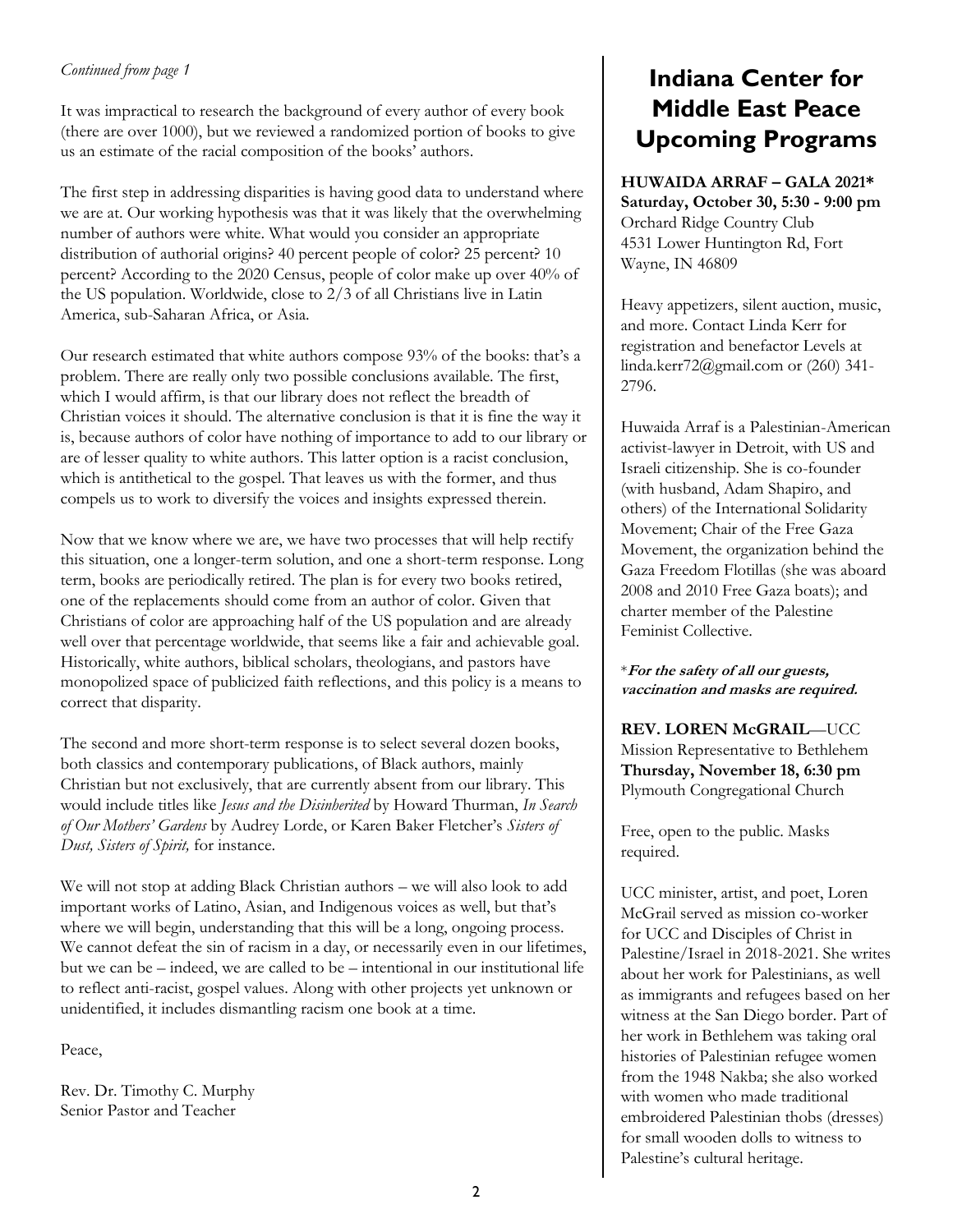#### **From the Associate Pastor**



It's been just a little over a month since I celebrated my first Sunday at Plymouth Church as your new associate pastor, and what a month it's been! I have received such a warm and hospitable welcome from both congregation members and fellow staff, and it didn't take long for me to feel right at home! I've had a chance to meet many of you, though I'm still working on learning everyone's names. It's a bit overwhelming to tradition from a church of 40 to a church of 400, but I'm slowly learning how everything works.

So far, I have been incredibly impressed with the ministry that goes on at Plymouth, not just on Sunday morning, but throughout the week. In addition to tremendous worship on Sunday mornings, I've shared delicious dinners with you on Wednesday nights, sat in on board and committee meetings, attended meet and greets at member's homes, and prayed with members

during our weekly Joys and Concerns meetings. I've blessed pets, had breakfast and lunch meetings, and drank lots and lots of coffee. That's just a snapshot of my activities since arriving just over one month ago.

As I look forward, I am excited to think about all that we have yet to experience together for the first time. My favorite liturgical season—Advent—is coming up in just over a month, and I look forward to celebrating that rich season with all of you. I am anxious to experience the Board's Head Festival for the first time, in whatever form that may take this year. I particularly look forward to getting to know more of Plymouth's youth when our Covenant classes begin in January.

Overall, I feel incredibly blessed to be in ministry with all of you. Change is always difficult, and moving from Connecticut to Indiana has certainly been a big change, but the sweet, sweet spirit of the Holy Spirit that is alive and well here at Plymouth has helped me navigate that change with joy, gratitude and hope.

Thank you!

Rev. Sara Ofner-Seals Associate Pastor

#### **Luminous Night Service**

As we approach the holiday season, many of us may be struggling with grief, loneliness, or other difficult emotions. It can be especially difficult to navigate those emotions during a time of year in which so much emphasis is placed on parties and celebration. If you struggle with finding joy during the holiday season, or if you could use a quieter, more reflective way to observe this sacred time of year, please consider joining us for our Luminous Night service, held on **Wednesday, December 1 at 7:00 pm**.

Filled with reflective readings, music, and prayer, it is a time to be together and acknowledge God's presence and love, even in the midst of loss, loneliness and grief. We hope this service will be a gift to those who need it most this coming holiday season.

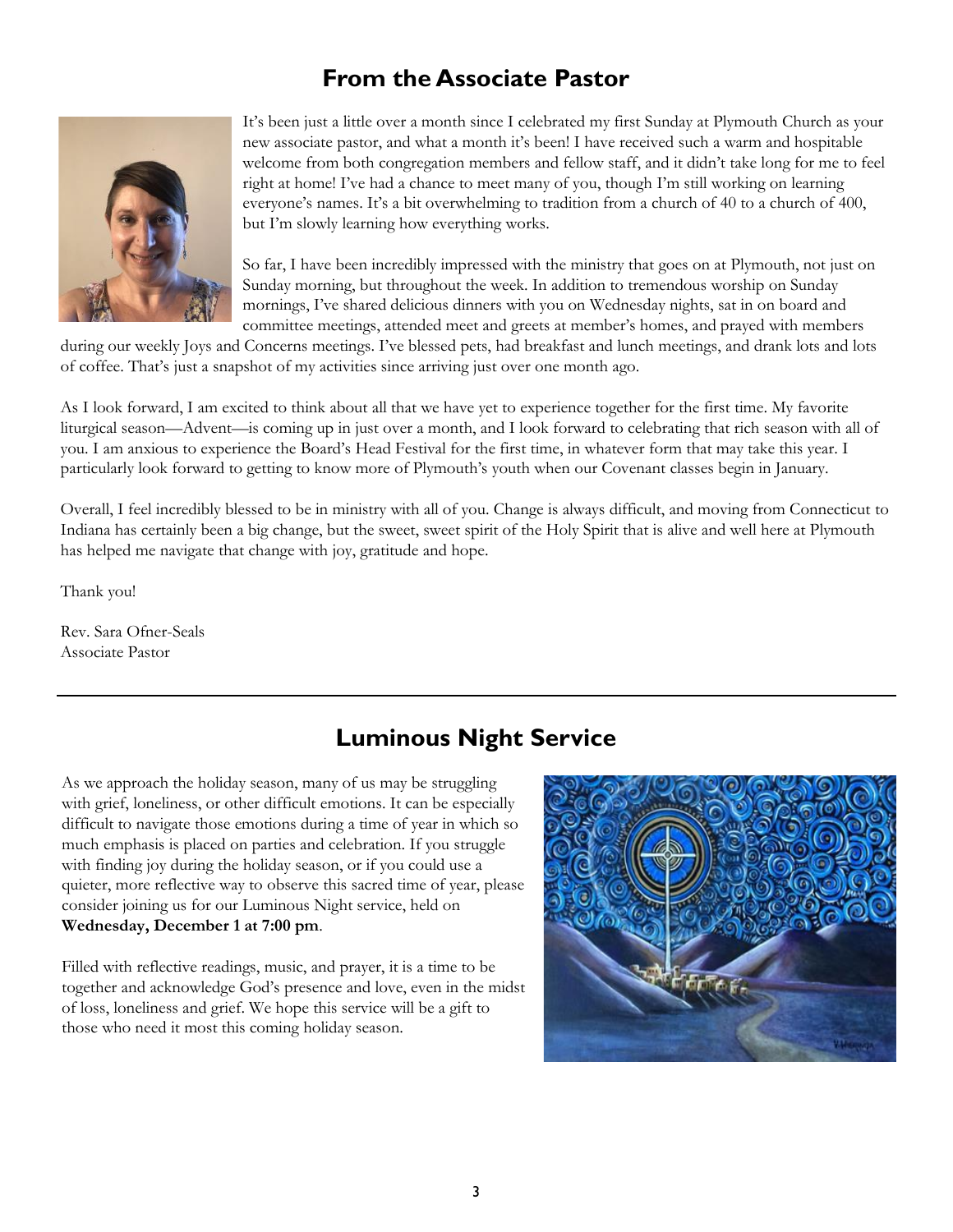# **Benevolence Committee Seeking Recommendations**

As we prepare to send invitations to apply for Benevolence Grants to various organizations in Fort Wayne and abroad, the Benevolence Committee would love to hear your recommendations for nonprofits that may not know about this resource. A regular Benevolence Grant may be up to \$2,000, and a Capacity Building Grant may be up to \$20,000. Organizations must be 501(3)c non-profits, and their work should align with at least one of our four covenants (although the more the merrier).

Invitations will go out no later than November 1, so please be sure to **let us know your recommendations by October 29.** Please send the name of the organization and, if possible, the name, phone number, and email address of a contact there, to pfwbenevolencegrant@gmail.com

Thanks so much!

#### **Stay Up to Date with Plymouth Church!**

Are you following Plymouth on social media? If you aren't, you may be missing important updates about special events! You can find us on **Facebook** and [Instagram,](https://www.instagram.com/plymouthchurchfortwayne/) where we post event reminders and updates, share photos from events and other happenings around the church, and more. On our [YouTube channel](https://www.youtube.com/channel/UC9jMD1iWFiibqBYykkW6E2w), you'll find our past worship services and be able to tune in each Sunday morning for a livestream of our service. You can also find links to all our social media channels and more on our [LinkTree.](https://linktr.ee/plymouthchurchfw)

## **October Supply Drive**



E&M will be collecting to help provide necessary items for the Afghan refugees being resettled in Fort Wayne. Catholic Charities here in Fort Wayne is overseeing the outfitting of the homes of our new neighbors, so we will deliver what we collect to them. Our supply drive for October will be **Saturday, October 30, from 9:00 am** 

**to 11:00 am**, at the Folsom Room entrance. You may, of course, drop items in the supply drive bin in the Folsom Room all month, until October 31.

As of this writing, Catholic Charities cannot yet accept furniture donations, but we will update you as their capacity increases. For a list of necessary kitchen items, linen/household items, cleaning supplies, and toiletries – as well as volunteer opportunities – please visit [this link.](https://www.ccfwsb.org/sites/default/files/inline-files/Refugee%20Opportunities.pdf)

#### **Please note that donated items should be new.**

"no one leaves home unless home is the mouth of a shark you only run for the border when you see the whole city running as well." -- Warsan Shire, "Home"

## **Tapping Into Faith Returns**

With COVID-19 numbers declining, E&M has decided it is time to get back into the fun of monthly Tapping Into Faith events at Mad Anthony Brewing Co., at Taylor and Broadway. This casual gathering of Plymouth folks and sometimes neighbors from the community is a great chance to enjoy good company, good conversation about different questions and topics in faith, and, of course, a tasty snack and beverage.

Appetizers to share will be provided by Plymouth, and you're welcome to purchase whatever food you like. If you do not drink alcohol, you can enjoy Mad's home-brewed root beer or red cream soda, as well as the usual iced tea and sodas.

Please know that we cannot demand or enforce vaccination status or maskwearing for this event so make your decision accordingly. You are more than welcome to wear a mask yourself, of course – at least while you aren't eating or drinking.

We will be meeting in the **Mad Room** on the last Monday of the month, beginning **October 25 at 7:30 pm**, and hope to see you there!

Mad Anthony Brewing Co. is located at 2002 Broadway, Fort Wayne, IN.

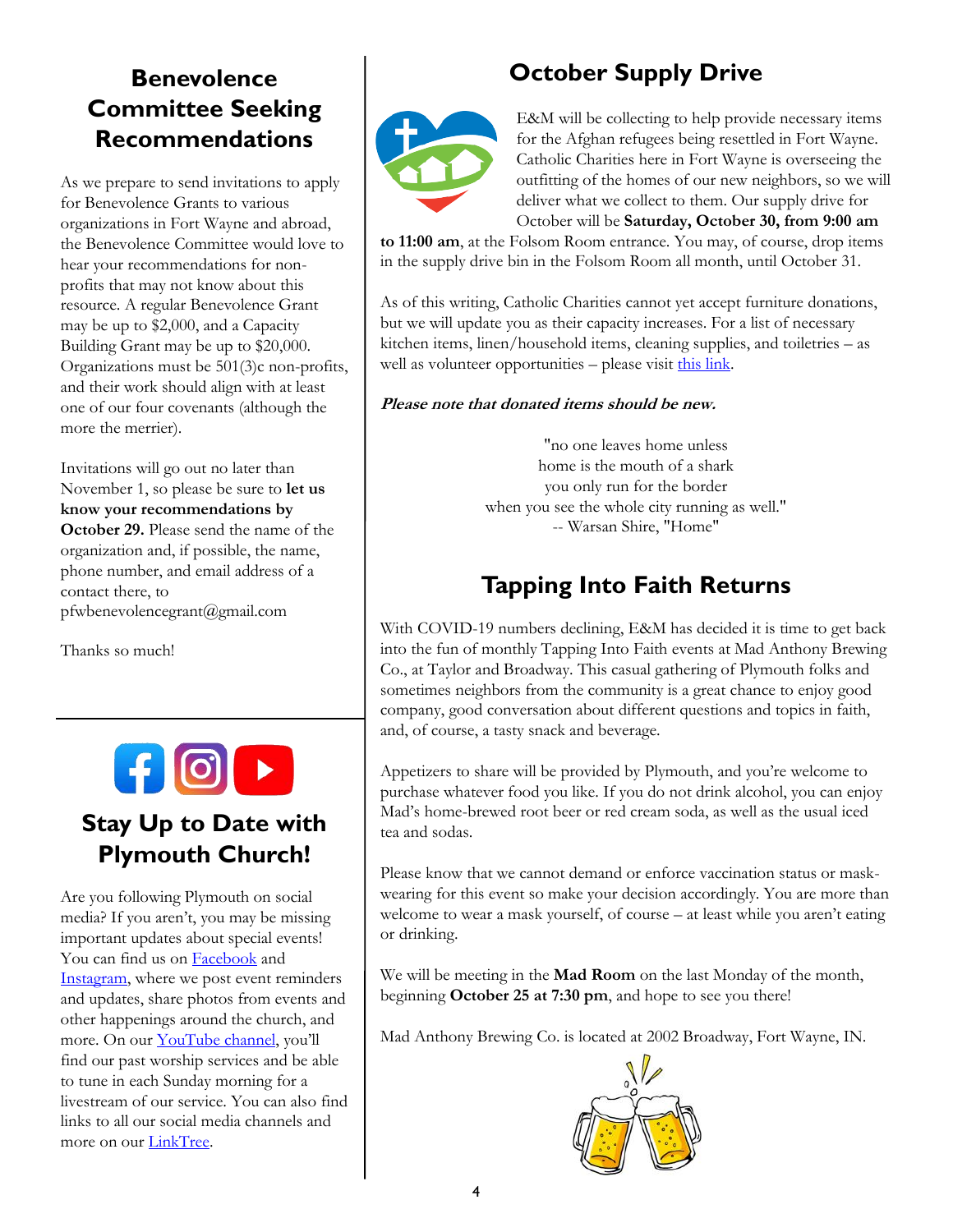## **Community Pantry Update**

The E&M Board is delighted that a community pantry now lives in Plymouth's parking lot! At this pantry, the people who share this community, including us, will have the chance to give when they are able, to take what they need when they need it, and to help maintain the cleanliness of the pantry and the area.

The great news is that this pantry is getting used! Keeping up with demand in our location is turning out to be some work, which means it is needed by many. If you would like to donate some items to the pantry, that's fantastic!

#### **For the health and safety of our neighbors, please keep in mind the following guidelines.**

- Stock only food items that are **non-perishable**, **unopened** (in original packaging), and **not expired**. This means no fresh produce, unfortunately, which tends to go bad quickly in the pantries and attract bugs and other pests.
	- Suggested items include, but are not limited to: bottled water, juice boxes, rice, dry pasta, cereal, canned goods (with poptops please – not everyone has a can opener), soups, sauces, shelf-stable meals, peanut butter.
- Also helpful are personal hygiene supplies, menstrual products, and basic household cleaning supplies like dish soap, sponges, and allpurpose cleaner. These also should be in their sealed original packaging.



- If you notice open or expired food, or fresh produce, please remove it from the pantry and use it yourself if you like or dispose of it properly if necessary.
- If you notice a small spill or similar, and have the supplies to do so, please give it a quick clean! If the pantry has bugs and/or is in disrepair, please contact forwardindiana@hotmail.com with the pantry location and problem so they can coordinate maintenance.

Thanks for being the church, friends

#### **November Chapel Class: Food Deserts and Insecurity in the Fort**

Chapel classes in November promise to both provoke and enthuse. Weekly guests, each a genuine asset in this arena, will share about their work and the differences they are making.

**November 7** - Katie Savoie, Community Harvest Food Bank illumines their efforts in reducing food insecurity across the region.

**November 14** - Mary Tyndall, St Joe Community Health Foundation will address eliminating food deserts, ways for increasing food affordability, and teaching cooking skills to families.

**November 21** - Becky Larson, Nutritional Services Fort Wayne Community Schools will be discussing aspects of food sourcing and government's role, nutrient needs at each age, and how they are addressing weekend food needs.

**November 28** - (tentatively) Terri Theisen, Purdue Extension will introduce the class to the Johnnie Mae Farm on Winter Street and how urban agriculture is taking hold in our city.

Chapel classes take place from **9:00 am to 10:00 am in the Chapel on Sundays**. All are welcome!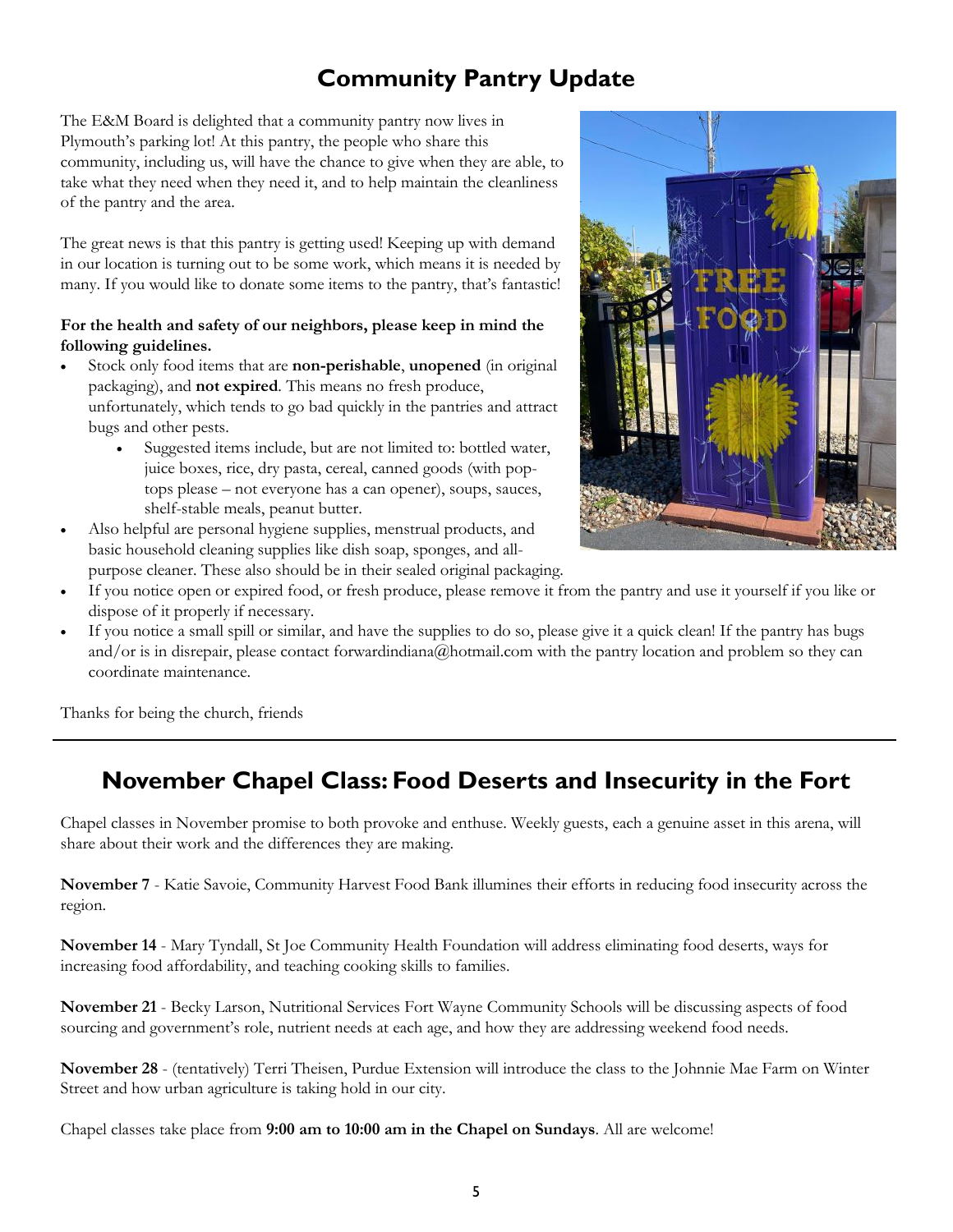#### **Fall Children's Sunday School Updates**



In the Preschool/Elementary class our fall stories take us on a journey through the Hebrew Scriptures. We will follow the Hebrew people as they build first an ark, then a tabernacle, and then the temple as places to come close to God. We'll stick with them while the temple is destroyed and the people are sent into exile, and wonder with them as they return to Jerusalem and decide how to rebuild their community. Following a year of worshiping apart, these stories give us a way to talk about where we found God outside of our building and how to be together again.

These events come to life in our classroom thanks to storytelling materials made by Sam Lipscomb. He built us an ark, a tabernacle, and a temple that the kids can work with as we learn these stories.

Our Youth Class continues to ask big questions about God -- and search for their answers through short video lessons, journaling activities, and exploring their Bibles. Some of their upcoming questions include "Why should I pray when God doesn't answer all my prayers?" and "Can I be a Christian without going to Church?"

Both our Preschool/Elementary class and our Youth class now meet indoors from **9:00 am to 9:50 am on Sunday mornings.** New students are always welcome to drop in!



On World Communion Sunday, our kids decorated these people of the world to come to the Communion Table. It is great to see the kids help create our storytelling materials!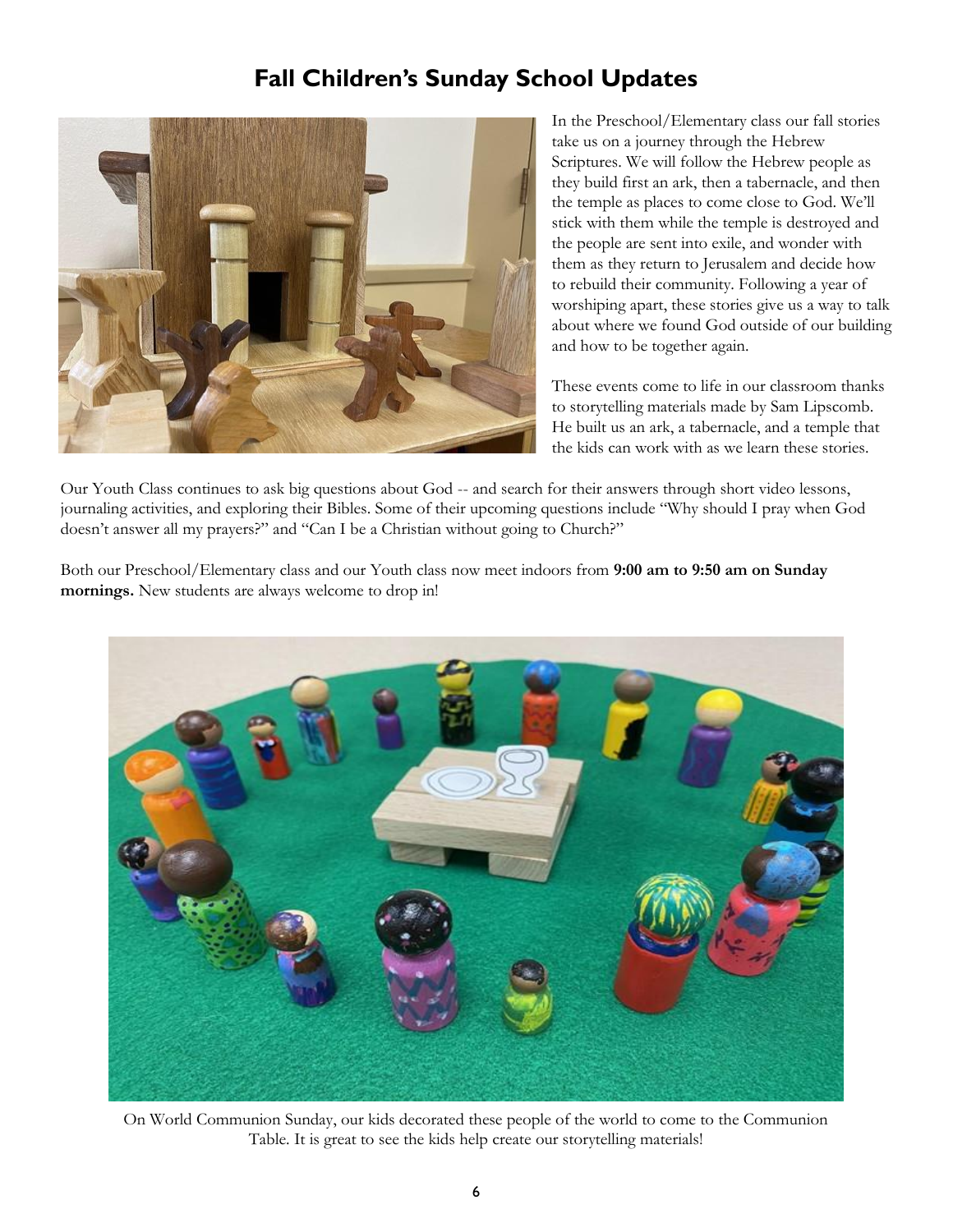# **Plymouth People In Our Prayers**

Charlie Belch, Donna Belch, Colleen Carteaux, Kris Conner, Brad Crowder, Heather Dollarhite, Lynda and Mike Eckard, Laura Ehrhardt, Ann Filler, Eric Glenn, Caroline Godsell, Joan Hartwig, Bob Huff, Nancy Jordan, Nancy Kilduski, Elizabeth Klooze, Ginny Laudadio, Beth Lauer, Mary Joan Lauer, Brian Laurenz, Carol Lewark, Joan Lipscomb, Sheldon Lockwood, Gerald Lockwood, Connie Mabe, Janet McCoy, Mary McCoy family, Chris McDonough, Dave and James Alan Mendenhall, Candace Murphy, Jim Nelson, Bonnie Pennock, Cindy Pflueger, Tod Ramsey, Noel Resor, Claire Roney, Jacqueline Sanders, Rick Schilb, Vivian Schilb, Barbara Senn, John Shannon, Maureen Shea, Travis Sheets, Shirley Slater, Johanna Smith, Marian Waltz, Stan Volz

**Sympathy** is extended to Erin Shaw and Clara Bowling in the death of Rebecca Huff, step-mother, on August 24.

**Sympathy** is extended to Doris Grandos in the death of her husband, Norman Grandos, on September 9.

**Sympathy** is extended to John Escosa in the death of his mother, Dorothy Escosa, on October 17.



# **Open Prayer in the Sanctuary**

Per a number of requests, Plymouth has decided to open our sanctuary on **Thursdays from 12:30 pm to 4:30 pm** for a time of personal prayer. All are welcome and can come and go as they please. Please enter through the Berry Street office entrance and check in with our receptionist. If you have any questions, please email us at office@plymouthfw.org or call (260) 423-9424.

## **Centering Prayer Group**

During the months of October and November, Rev. Sara will be leading a centering prayer group in the chapel as part of Wednesday night live activities. The group will meet in the chapel on **Wednesdays from 6:45 pm to 7:30 pm**. Centering prayer is a form of silent, contemplative prayer meant to open the heart to God's presence and action within. Whether you are new to centering prayer, or practice it regularly, all are welcome to join this group. We will be working loosely with the book *The Heart of Centering Prayer* by Cynthia Bourgeault, though purchase of the book is not required for participation.

Please note that there will be **no Centering Prayer sessions on October 27 or November 24**.



## **Indiana-Kentucky Conference UCC COVID-19 Guidance**

Rev. Murphy received updated guidance from our Conference Minister, Rev. Chad Abbott, on May 14 in light of the CDC's evolving guidelines on mask wearing. It comes from the Wisconsin Council of Churches, released May 13, entitled "Love Builds Up."

The COVID-19 pandemic continues to be a significant factor in our lives for when and how we gather together. The current abatement and the hope associated with vaccines, however, does not yet mean a return to "normal."

Click [here](https://www.wichurches.org/2021/05/13/love-builds-up-a-response-to-mays-cdc-masking-update/) to view the full guidance.

## **COVID-19 Vaccination Eligibility**

The state of Indiana has opened COVID-19 vaccination eligibility to **anyone 12 and older.**

If you are eligible, you can schedule an appointment [here.](https://vaccine.coronavirus.in.gov/) If you have difficulty registering online, you can dial 211 from any phone for assistance**.**